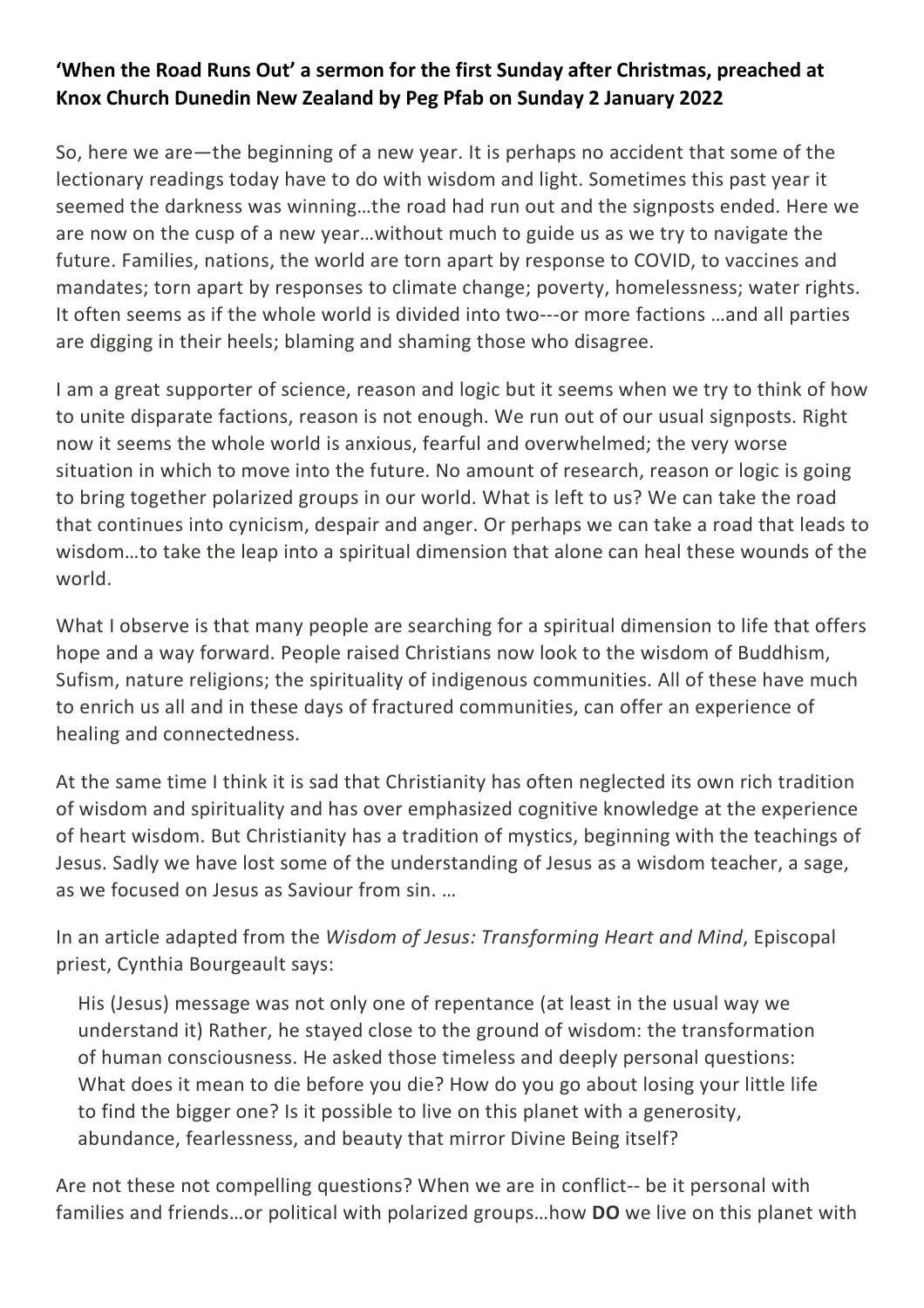generosity, fearlessness and beauty? How do we "lose our little life" to find a bigger one? Is it possible to die to our own individual judgments and prejudices and grudges in order to open our hearts and understand someone who experiences life differently? Can we go beyond some of our rational arguments and find the spiritual dimension where we can connect with others and the wisdom and find a bigger life for all?

Whatever our views on vaccination, climate change, water rights…whenever we believe we have the **only** correct and righteous stance and it is simply a matter of convincing those other who are wrong…we will never be able to bring healing. Knowledge and intellect alone will not connect us. Don't we all…however conservative or progressive our views… need to think of how we live on this planet with a Light and Wisdom and generosity of soul that can mirror the Divine Being? How do we go about losing our little life; our personal ideologies to create a larger, more expansive life? Can we conceive of a spiritual dimension in which we are all connected…that can open us to finding shared understandings of life that might actually save us all? Can we actually be humble enough to admit that we can learn from those with whom we disagree?

Christian mystics have offered some glimpses of this way. Mister Eckhart, Julian of Norwich, Hildegard of Bingen are a few of the mystics whose writing, art and music we still have access to. And though they lived in very different times and situations, there are some bits of wisdom they share: the connectedness of all humankind with the Divine; humankind with the earth, and the deep experience of the Divine-- the Light with us always. I can't do justice to this rich tradition today, only offer a few of their words.

Juliana of Norwich might be especially relevant for us today: It is believed that she lost both her husband and her son to the Plague, she then entered and spent the rest of her life in a cloister, but she saw many people and offered them counsel through a window in her cell. At about age 30 she became very ill and almost died; but that was the beginning of her Revelations. In spite of all her challenges, she had an optimistic faith. She is best known for her saying 'All shall be well, and all shall be well, and all manner of things shall be well'. Meister Eckhart, a German mystic who lived from 1260-1328 says: says, "Spirituality is not to be learned by flight from the world, or by running away from things, or by turning solitary and going apart from the world. Rather, we must learn an inner solitude wherever or with whomsoever we may be. We must learn to penetrate things and find God there."

How can we find that inner solitude which makes it possible to understand those with whom we disagree? How do we cultivate that generosity of heart to learn from those with whom we disagree? Rather than reacting with anger and judgment to people who don't agree on vaccination or climate change…can we look deeply enough to see what might be underneath this position?

Might we understand that often there is a long-term experience of people feeling their concerns are not being heard? Or that people are reacting out of a very deep-seated fear? I personally find this very challenging. It is a lot easier of me to label and dismiss those, for example in my home country of the US, who are of a different political or religious ideology.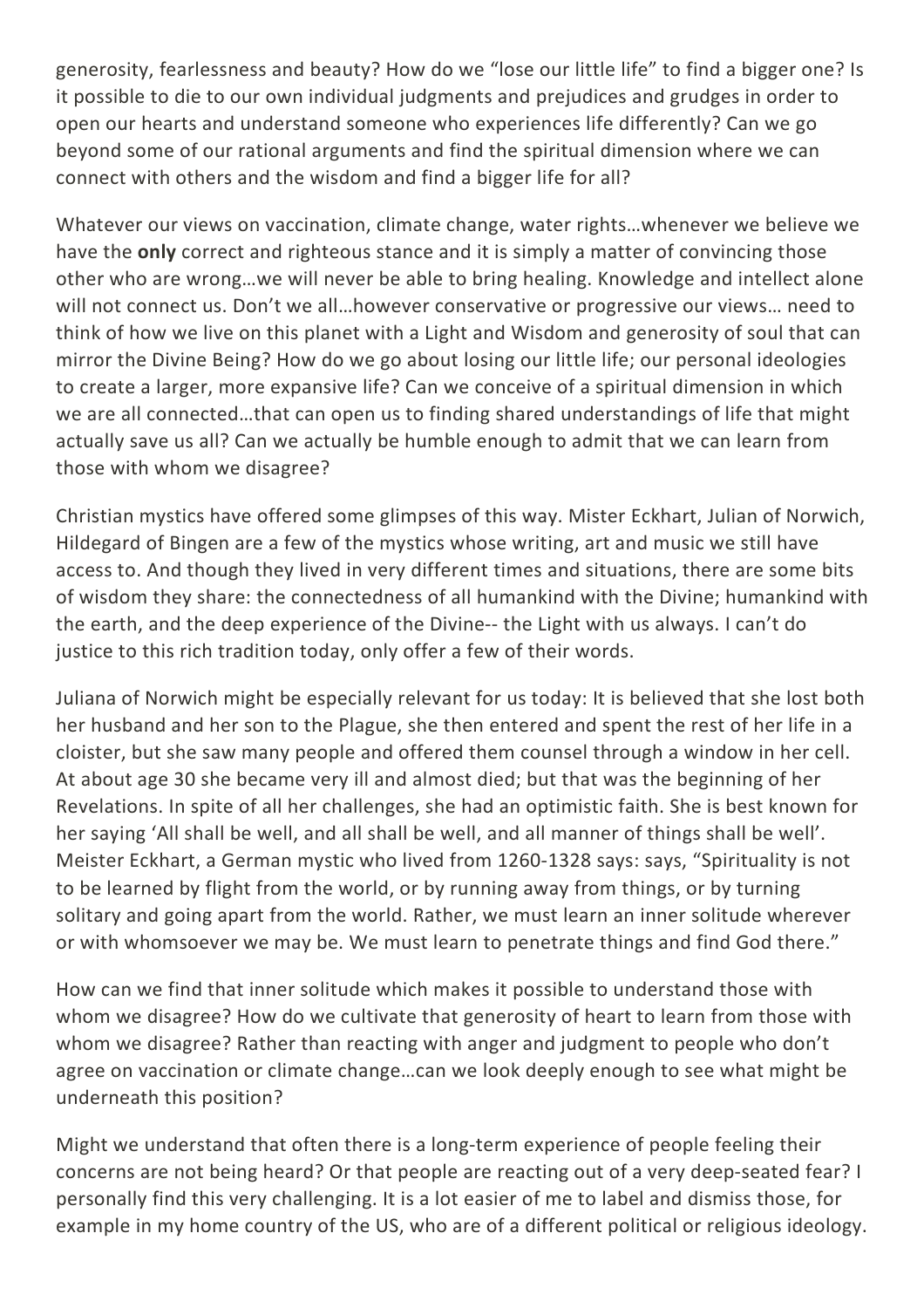And yes there are some people I who are using this to hoard personal and economic power. But there are also a lot of folks who are simply afraid: afraid of this pandemic; terrorized by changes in the country; in the world. Offering logical or scientific reasons for them to not be afraid is useless when what is needed is compassion and deep listening and understanding of their fear.

When I get really frustrated, I think of my own fears: I am really afraid of water and hardly am able to swim after many lessons with great instructors. I am fine in a pool as long as my feet touch water…but otherwise I panic. No amount of reasoning or logic changes that. The only thing that helps is knowing people are there to hold me up if I begin to drown.

There is a great deal of fear and angst among many in our Western culture because they believe they will be left behind; hurt or abandoned. We need wisdom and spirituality to help us respond in ways that can heal the rifts.

The mystics also emphasized the connection of humanity with the earth and nature's cycles.

Hildegard of Bingen, a German mystic, found within her own experience of pain and illness a fertile ground for amazing creativity in art, music, healing. She was a composer; artist; scientist… compared the spiritual life with the nature's cycle of life: "The Word is living, being, spirit, all verdant greening, all creativity." And, "The earth which sustains humanity must not be injured. It must not be destroyed!"

Isn't this what Jesus tried to teach? How did Jesus, how did the mystics, actually find that inner solitude or that experience of living in the Light? We know that Jesus often went off alone in nature to find that inner space of connection with the Divine. The mystics and Jesus found that connection through prayer; meditation; a willingness to undergo a very challenging self –reflection and discipline …a strong connection to the earth and creation and a sense of joy in life.

I have to confess that personally I have not been very good at a regimented schedule of prayer and meditation. I might say that is because I am too much of a free spirit…or just that I am stubborn…maybe both. I don't know how it is for you to develop a deeper spiritual life. But I DO believe that being in community helps us to develop our spiritual dimension.

That's one of the reason I am so passionate about pastoral care and building community and connections within church: small groups where we might not only read the mystics but also meditate together; where we connect and care for each other's pains and share each other's joys…where we share light and hope and wisdom.

I think it is pretty hard to find wisdom alone.

But we can help each other to find laugher and joy even in the midst of fear and uncertainty and pain; help each other to respond to others with compassion and understanding rather than shaming and blaming. We can support policies and laws that protect the whole community and the earth without demonizing all who disagree.